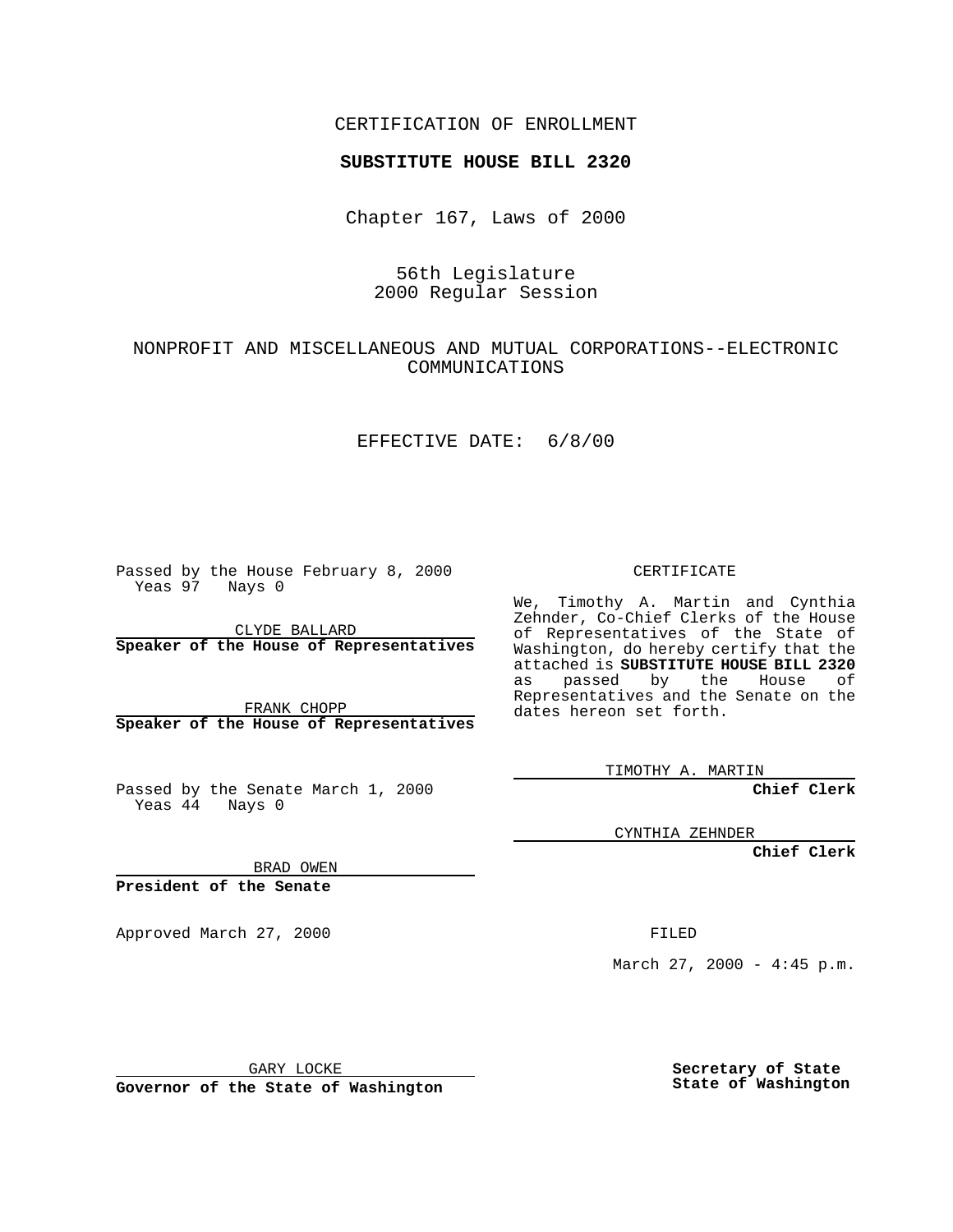#### **SUBSTITUTE HOUSE BILL 2320** \_\_\_\_\_\_\_\_\_\_\_\_\_\_\_\_\_\_\_\_\_\_\_\_\_\_\_\_\_\_\_\_\_\_\_\_\_\_\_\_\_\_\_\_\_\_\_

\_\_\_\_\_\_\_\_\_\_\_\_\_\_\_\_\_\_\_\_\_\_\_\_\_\_\_\_\_\_\_\_\_\_\_\_\_\_\_\_\_\_\_\_\_\_\_

Passed Legislature - 2000 Regular Session

**State of Washington 56th Legislature 2000 Regular Session**

**By** House Committee on Judiciary (originally sponsored by Representatives Lantz, Esser, Constantine, Hurst and Ruderman)

Read first time 02/03/2000. Referred to Committee on .

 AN ACT Relating to the authorization and application of electronic notice and electronic proxies to the nonprofit miscellaneous and mutual corporations act; and amending RCW 24.06.005, 24.06.095, 24.06.105, 24.06.110, 24.06.115, 24.06.190, 24.06.195, 24.06.220, 24.06.225, 24.06.240, 24.06.250, 24.06.260, 24.06.270, and 24.06.275.

BE IT ENACTED BY THE LEGISLATURE OF THE STATE OF WASHINGTON:

 **Sec. 1.** RCW 24.06.005 and 1982 c 35 s 118 are each amended to read as follows:

 As used in this chapter, unless the context otherwise requires, the term:

 (1) "Corporation" or "domestic corporation" means a mutual corporation or miscellaneous corporation subject to the provisions of this chapter, except a foreign corporation.

 (2) "Foreign corporation" means a mutual or miscellaneous corporation or other corporation organized under laws other than the laws of this state which would be subject to the provisions of this chapter if organized under the laws of this state.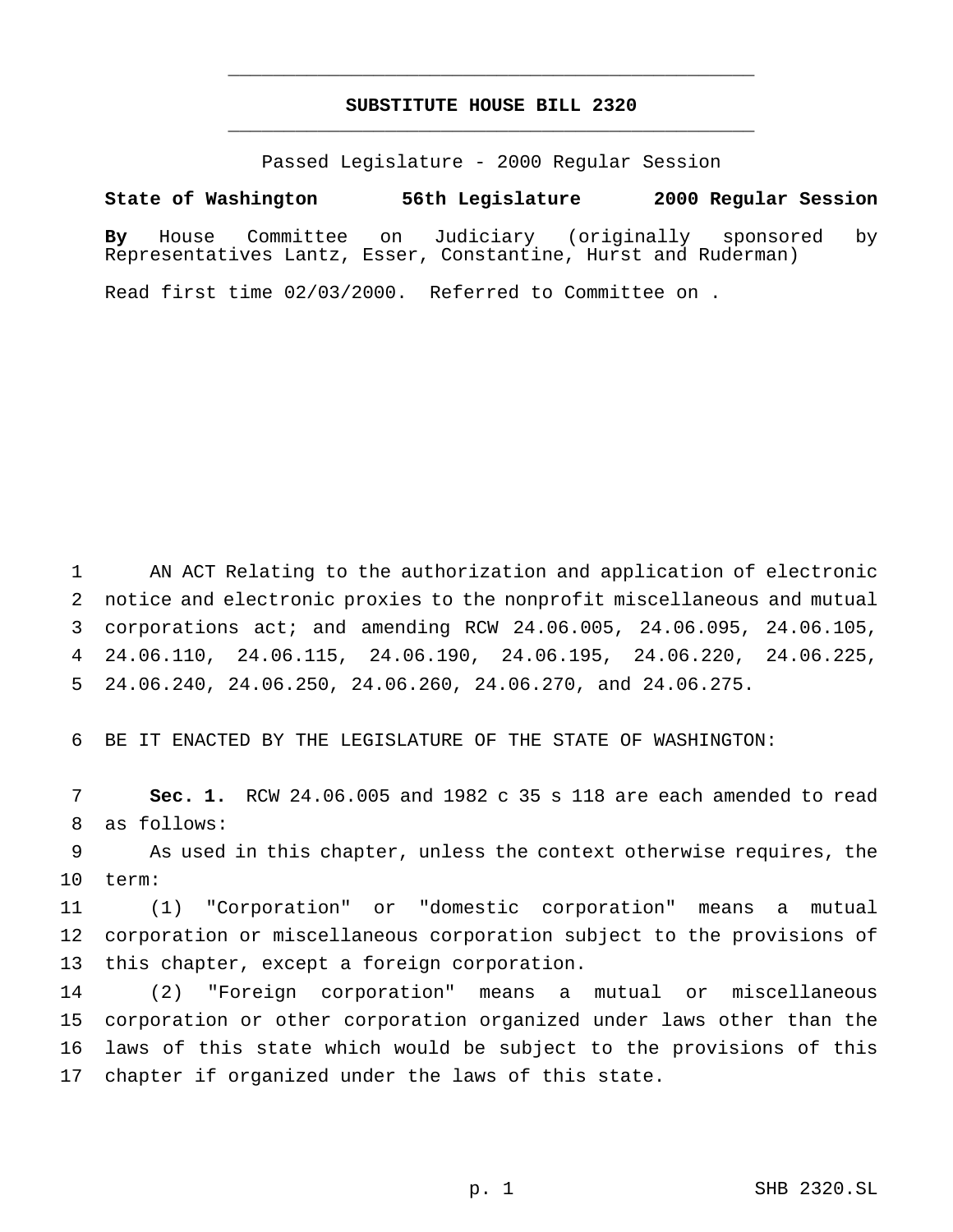(3) "Mutual corporation" means a corporation organized to accomplish one or more of its purposes on a mutual basis for members and other persons.

 (4) "Miscellaneous corporation" means any corporation which is organized for a purpose or in a manner not provided for by the Washington business corporation act or by the Washington nonprofit corporation act, and which is not required to be organized under other laws of this state.

 (5) "Articles of incorporation" includes the original articles of incorporation and all amendments thereto, and includes articles of merger.

 (6) "Bylaws" means the code or codes of rules adopted for the regulation or management of the affairs of the corporation irrespective of the name or names by which such rules are designated.

 (7) "Member" means one having membership rights in a corporation in accordance with provisions of its articles of incorporation or bylaws.

 (8) "Stock" or "share" means the units into which the proprietary interests of a corporation are divided in a corporation organized with stock.

 (9) "Stockholder" or "shareholder" means one who is a holder of record of one or more shares in a corporation organized with stock.

 (10) "Board of directors" means the group of persons vested with the management of the affairs of the corporation irrespective of the name by which such group is designated.

 (11) "Insolvent" means inability of a corporation to pay debts as they become due in the usual course of its affairs.

 (12) "Duplicate originals" means two copies, original or otherwise, each with original signatures, or one original with original signatures and one copy thereof.

 (13) "Conforms to law" as used in connection with duties of the secretary of state in reviewing documents for filing under this chapter, means the secretary of state has determined the document complies as to form with the applicable requirements of this chapter.

 (14) "Effective date" means, in connection with a document filing made by the secretary of state, the date which is shown by affixing a "filed" stamp on the documents. When a document is received for filing by the secretary of state in a form which complies with the requirements of this chapter and which would entitle the document to be filed immediately upon receipt, but the secretary of state's approval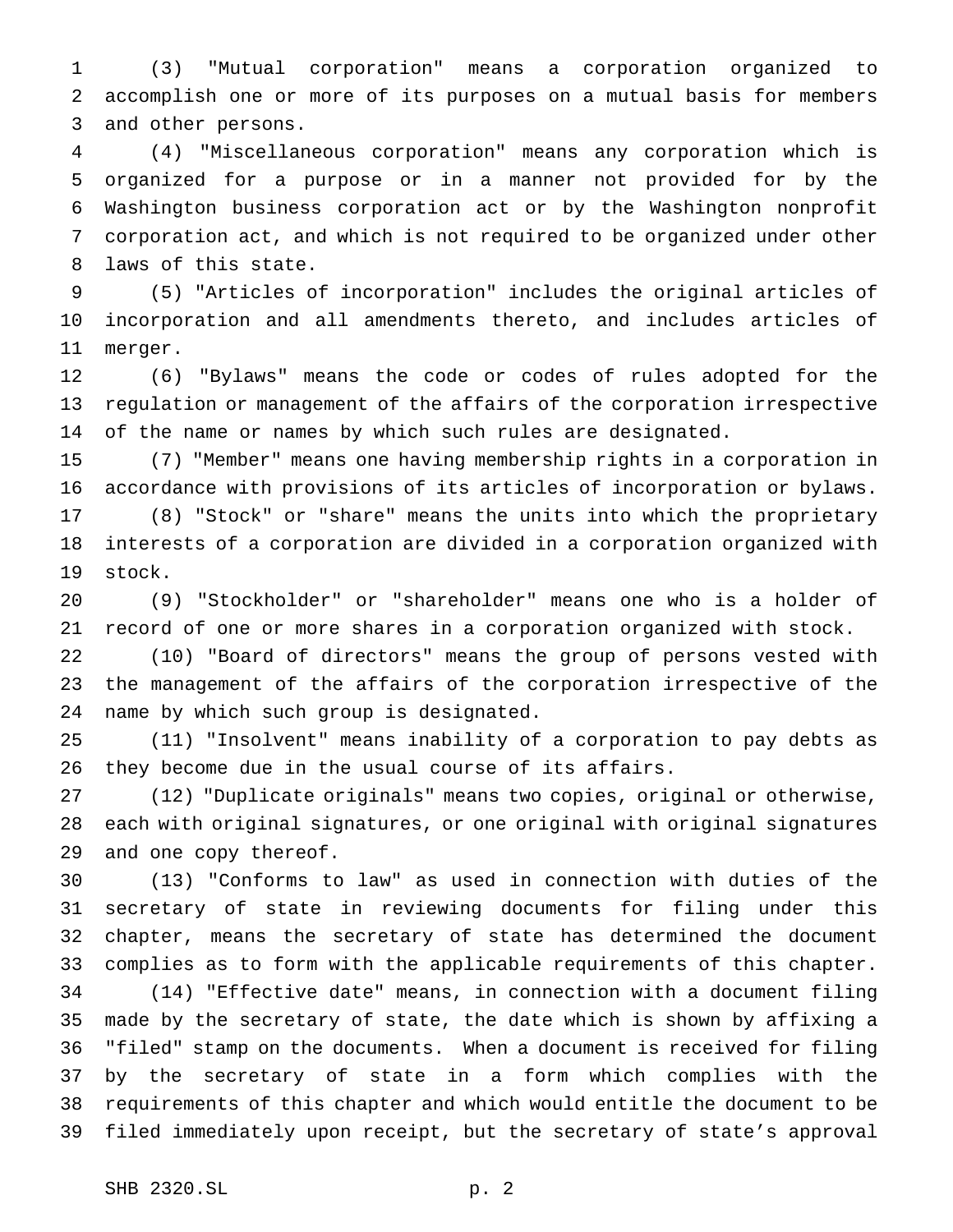action occurs subsequent to the date of receipt, the secretary of state's filing date shall relate back to the date on which the secretary of state first received the document in acceptable form. An applicant may request a specific effective date no more than thirty days later than the receipt date which might otherwise be applied as the effective date.

 (15) "Executed by an officer of the corporation," or words of similar import, means that any document signed by such person shall be and is signed by that person under penalties of perjury and in an official and authorized capacity on behalf of the corporation or person making the document submission with the secretary of state.

 (16) "An officer of the corporation" means, in connection with the execution of documents submitted for filing with the secretary of state, the president, a vice president, the secretary, or the treasurer of the corporation.

 (17) "Electronic transmission" or "electronically transmitted" means any process of electronic communication not directly involving 18 the physical transfer of paper that is suitable for the retention, 19 retrieval, and reproduction of the transmitted information by the 20 recipient. However, such an electronic transmission must either set forth or be submitted with information, including any security or validation controls used, from which it can reasonably be determined 23 that the electronic transmission was authorized by, as applicable, the corporation or shareholder or member by or on behalf of which the electronic transmission was sent.

 **Sec. 2.** RCW 24.06.095 and 1970 ex.s. c 78 s 1 are each amended to read as follows:

 The initial bylaws of a corporation shall be adopted by its board of directors. The power to alter, amend or repeal the bylaws or adopt new bylaws shall be vested in the board of directors unless otherwise provided in the articles of incorporation or the bylaws. The bylaws may contain any provisions for the regulation and management of the affairs of a corporation not inconsistent with law or the articles of incorporation: PROVIDED, That where the bylaws of an existing 35 corporation prohibit voting by mail, by electronic transmission, or by proxy or attorney-in-fact, and the quorum required by its bylaws for election of directors or transaction of other business has not been obtained at a shareholders' or members' meeting, for a period which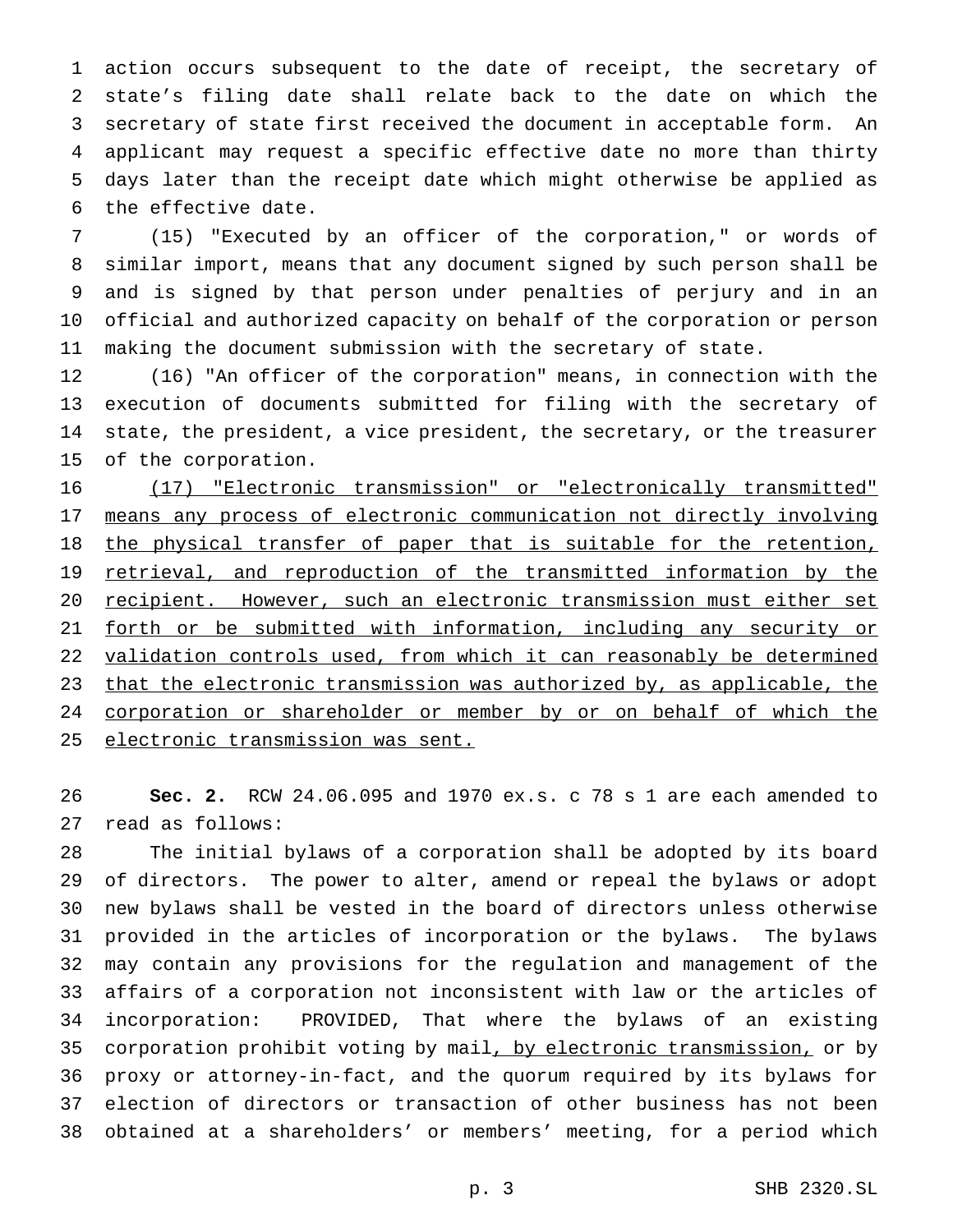includes at least two consecutive annual meeting dates, the board of directors shall have power to amend such bylaws to thereafter authorize voting by mail, by electronic transmission, or by proxy or attorney-in-fact.

 **Sec. 3.** RCW 24.06.105 and 1969 ex.s. c 120 s 21 are each amended to read as follows:

7 Written or printed notice or, if specifically permitted by the articles of incorporation or bylaws of the corporation, notice given by 9 electronic transmission, stating the place, day and hour of the meeting and, in case of a special meeting, the purpose or purposes for which the meeting is called, shall be delivered not less than ten nor more than fifty days before the date of the meeting, either personally or by 13 mail or electronic transmission, by or at the direction of the president, or the secretary, or the officers or persons calling the meeting, to each member or shareholder entitled to vote at such meeting. If provided in the articles of incorporation, notice of regular meetings other than annual may be made by providing each member with the adopted schedule of regular meetings for the ensuing year at any time after the annual meeting and ten days prior to a regular meeting and at any time when requested by a member or by such other notice as may be prescribed by the bylaws. If mailed, such notice shall be deemed to be delivered when deposited in the United States 23 mail, addressed to the member or shareholder at his or her address as it appears on the records of the corporation, with postage thereon 25 prepaid. If sent by electronic transmission, the notice is deemed to 26 be delivered when sent, addressed to the member or shareholder at his 27 or her electronic transmission address as it appears on the records of 28 the corporation.

 **Sec. 4.** RCW 24.06.110 and 1969 ex.s. c 120 s 22 are each amended to read as follows:

 The right of a class or classes of members or shareholders to vote may be limited, enlarged or denied to the extent specified in the articles of incorporation. Unless so limited, enlarged or denied, each member and each outstanding share of each class shall be entitled to one vote on each matter submitted to a vote of members or shareholders. 36 No member of a class may acquire any interest which will entitle him or 37 her to a greater vote than any other member of the same class.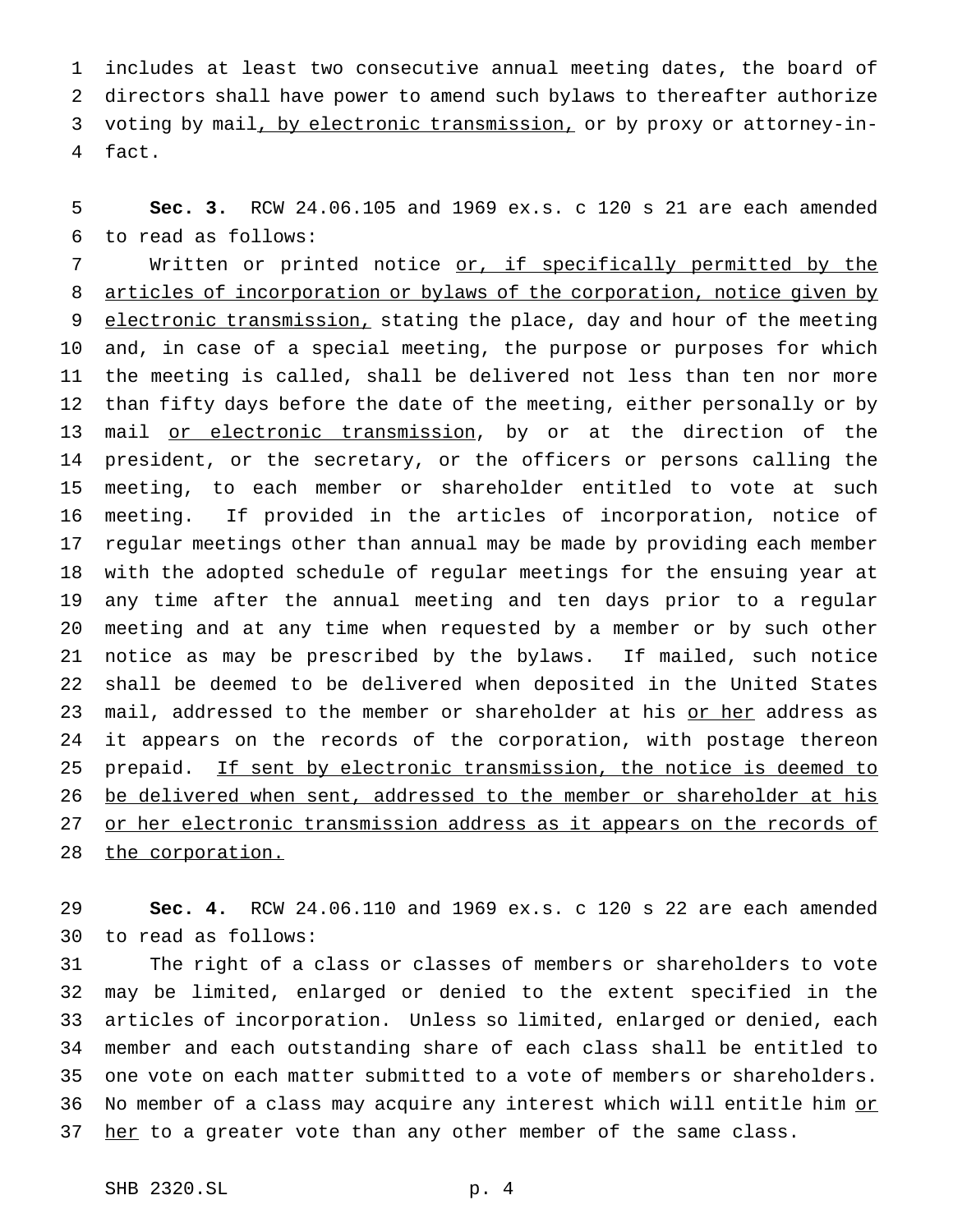1 A member or shareholder may vote in person or, unless the articles 2 of incorporation or the bylaws otherwise provide, may vote by mail, by 3 electronic transmission, or by proxy executed in writing by the member 4 or shareholder or by his or her duly authorized attorney-in-fact: 5 PROVIDED, That no proxy shall be valid for more than eleven months from 6 the date of its execution unless otherwise specified in the proxy.

7 If a member or shareholder may vote by proxy, the proxy may be 8 given by:

9 (1) Executing a writing authorizing another person or persons to 10 act for the member or shareholder as proxy. Execution may be 11 accomplished by the member or shareholder or the member's or 12 shareholder's authorized officer, director, employee, or agent signing 13 the writing or causing his or her signature to be affixed to the 14 writing by any reasonable means including, but not limited to, 15 facsimile signature; or

16 (2) Authorizing another person or persons to act for the member or 17 shareholder as proxy by transmitting or authorizing the transmission of 18 an electronic transmission to the person who will be the holder of the 19 proxy, or to a proxy solicitation firm, proxy support service 20 organization, or like agent duly authorized by the person who will be 21 the holder of the proxy to receive the transmission. If it is 22 determined that the electronic transmissions are valid, the inspector 23 of election or, if there are no inspectors, any other officer or agent 24 of the corporation making that determination on behalf of the 25 corporation shall specify the information upon which they relied. The 26 corporation shall require the holders of proxies received by electronic 27 transmission to provide to the corporation copies of the electronic 28 transmission and the corporation shall retain copies of the electronic 29 transmission for a reasonable period of time.

 The articles of incorporation may provide that whenever proposals or directors or officers are to be voted upon, such vote may be taken 32 by mail or by electronic transmission if the name of each candidate and the text of each proposal to be so voted upon are set forth in a writing accompanying or contained in the notice of meeting. Persons 35 voting by mail or by electronic transmission shall be deemed present for all purposes of quorum, count of votes and percentages of total voting power voting.

38 The articles of incorporation or the bylaws may provide that in all 39 elections for directors every person entitled to vote shall have the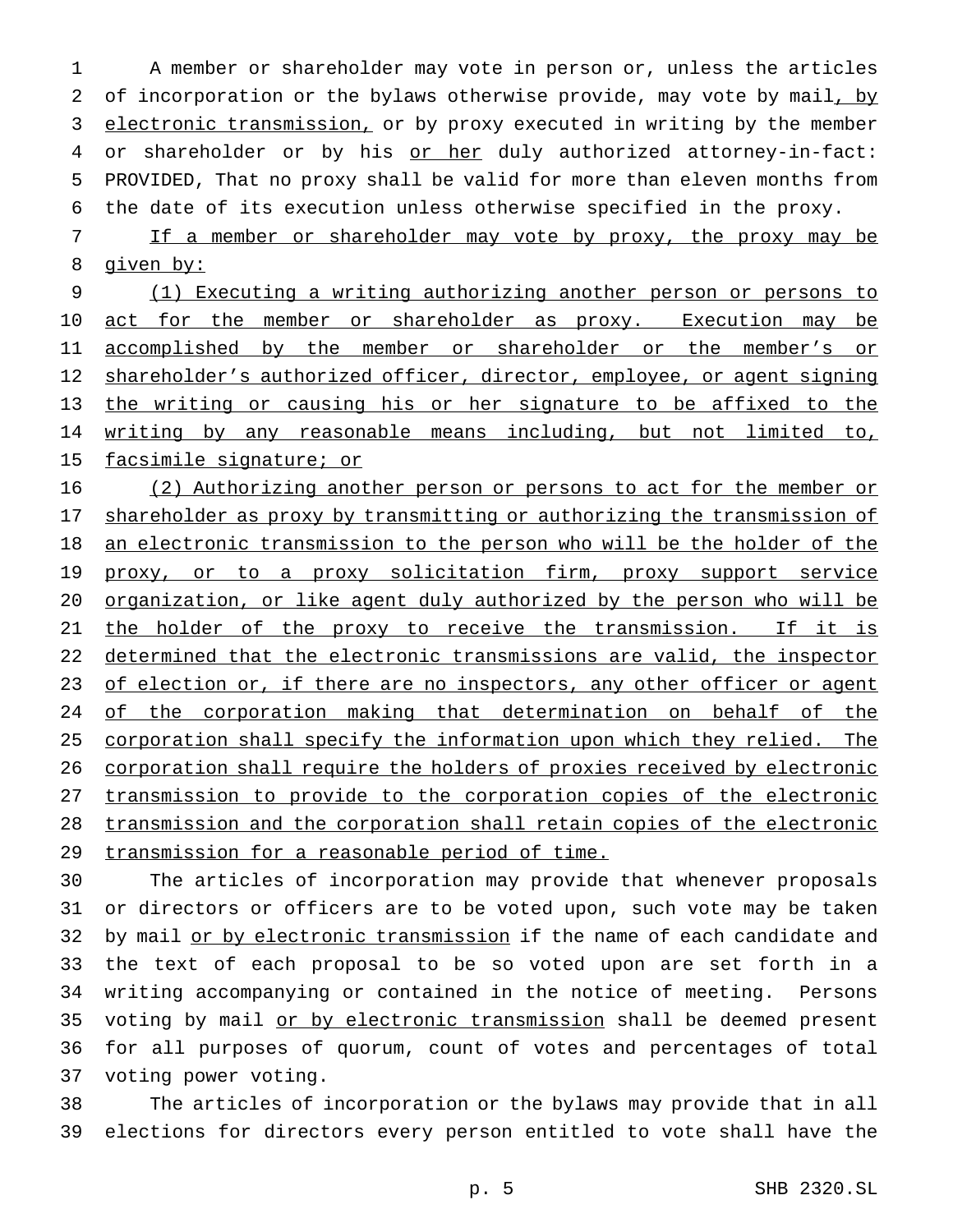1 right to cumulate his or her vote and to give one candidate a number of 2 votes equal to his or her vote multiplied by the number of directors to be elected, or by distributing such votes on the same principle among any number of such candidates.

 **Sec. 5.** RCW 24.06.115 and 1969 ex.s. c 120 s 23 are each amended to read as follows:

 The articles of incorporation or the bylaws may provide the number or percentage of votes which members or shareholders are entitled to 9 cast in person, by mail, by electronic transmission, or by proxy, which shall constitute a quorum at meetings of shareholders or members. However, in no event shall a quorum be less than one-fourth of the votes which members or shareholders are entitled to cast in person, by 13 mail, by electronic transmission, or by proxy, at a meeting considering the adoption of a proposal which is required by the provisions of this chapter to be adopted by at least two-thirds of the votes which members 16 or shareholders present at the meeting in person or by mail, by 17 electronic transmission, or represented by proxy are entitled to cast. In all other matters and in the absence of any provision in the articles of incorporation or bylaws, a quorum shall consist of one- fourth of the votes which members or shareholders are entitled to cast 21 in person, by mail, by electronic transmission, or by proxy at the meeting. On any proposal on which a class of shareholders or members is entitled to vote as a class, a quorum of the class entitled to vote 24 as such class must also be present in person, by mail, by electronic 25 transmission, or represented by proxy.

 **Sec. 6.** RCW 24.06.190 and 1969 ex.s. c 120 s 38 are each amended to read as follows:

 Amendments to the articles of incorporation shall be made in the following manner:

 The board of directors shall adopt a resolution setting forth the proposed amendment and directing that it be submitted to a vote at a meeting of members and shareholders, which may be either an annual or 33 a special meeting. Written or printed notice or, if specifically 34 permitted by the articles of incorporation or bylaws of the 35 corporation, notice by electronic transmission, setting forth the proposed amendment or a summary of the changes to be effected thereby shall be given to each member and shareholder entitled to vote at such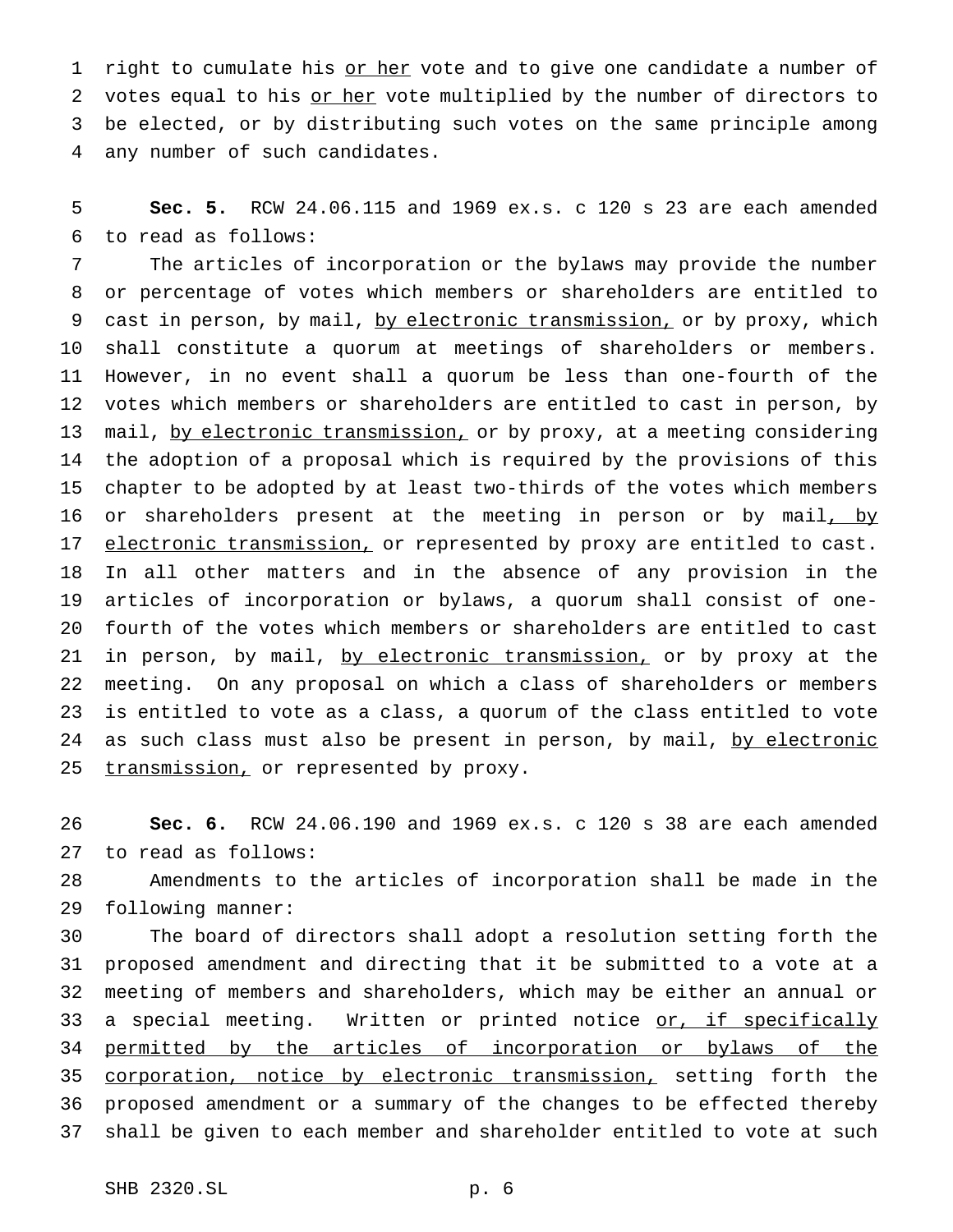meeting within the time and in the manner provided in this chapter for the giving of notice of meetings of members and shareholders. The proposed amendment shall be adopted upon receiving at least two-thirds of the votes which members or shareholders present in person or by mail 5 or by electronic transmission at such meeting or represented by proxy are entitled to cast: PROVIDED, That when any class of shares or members is entitled to vote thereon by class, the proposed amendment must receive at least two-thirds of the votes of the members or shareholders of each class entitled to vote thereon as a class, who are 10 present in person, by mail, by electronic transmission, or represented by proxy at such meeting.

 Any number of amendments may be submitted and voted upon at any one meeting.

 **Sec. 7.** RCW 24.06.195 and 1982 c 35 s 130 are each amended to read as follows:

 The articles of amendment shall be executed in duplicate originals by the corporation by an officer of the corporation, and shall set forth:

(1) The name of the corporation.

(2) Any amendment so adopted.

 (3) A statement setting forth the date of the meeting of members and shareholders at which the amendment was adopted, that a quorum was present at such meeting, and that such amendment received at least two- thirds of the votes which members or shareholders of the corporation, and of each class entitled to vote thereon as a class, present at such 26 meeting in person, by mail, by electronic transmission, or represented by proxy were entitled to cast, or a statement that such amendment was adopted by a consent in writing signed by all members and shareholders entitled to vote with respect thereto.

 **Sec. 8.** RCW 24.06.220 and 1969 ex.s. c 120 s 44 are each amended to read as follows:

 A plan of merger or consolidation shall be adopted in the following manner:

 The board of directors of such corporation shall adopt a resolution approving the proposed plan and directing that it be submitted to a vote at a meeting of members or shareholders which may be either an 37 annual or a special meeting. Written or printed notice or, if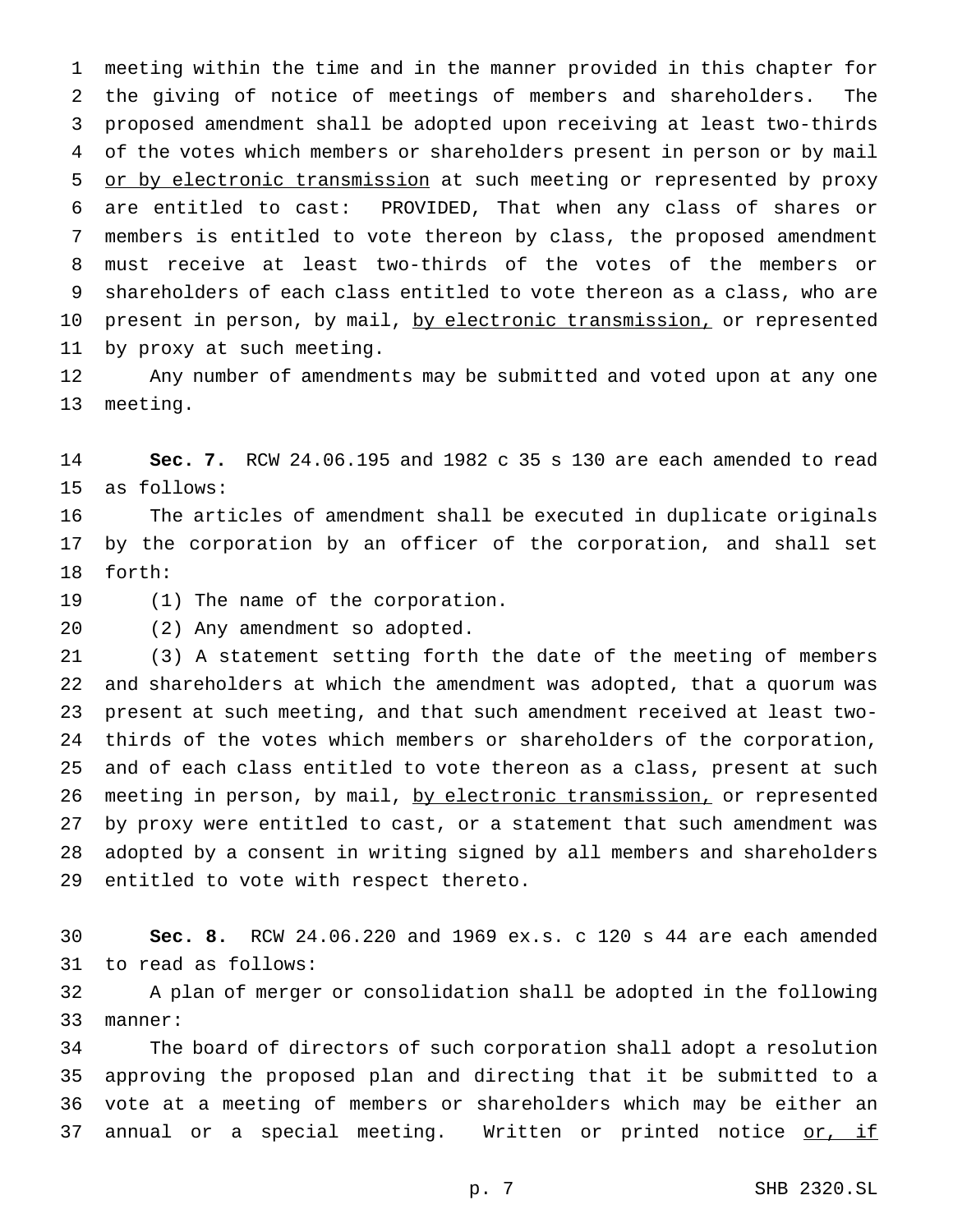specifically permitted by the articles of incorporation or bylaws of 2 the corporation, notice by electronic transmission, setting forth the proposed plan or a summary thereof shall be given to each member and shareholder within the time and in the manner provided in this chapter for the giving of notice of meetings of members and shareholders. The proposed plan shall be adopted upon receiving at least two-thirds of the votes which members and shareholders present in person or by mail 8 or by electronic transmission at each such meeting or represented by proxy are entitled to cast: PROVIDED, That when any class of shares or members is entitled to vote thereon as a class, the proposed amendment must receive at least two-thirds of the votes of the members or shareholders of each class entitled to vote thereon as a class, who are 13 present in person, by mail, by electronic transmission, or represented by proxy at such meeting.

 After such approval, and at any time prior to the filing of the articles of merger or consolidation, the merger or consolidation may be abandoned pursuant to provisions therefor, if any, set forth in the plan of merger or consolidation.

 **Sec. 9.** RCW 24.06.225 and 1982 c 35 s 134 are each amended to read as follows:

 (1) Upon approval, articles of merger or articles of consolidation shall be executed in duplicate originals by each corporation, by an officer of each corporation, and shall set forth:

(a) The plan of merger or the plan of consolidation;

 (b) A statement setting forth the date of the meeting of members or shareholders at which the plan was adopted, that a quorum was present at such meeting, and that such plan received at least two-thirds of the votes which members and shareholders of the corporation and of each class entitled to vote thereon as a class, present at such meeting in 30 person or by mail or by electronic transmission or represented by proxy were entitled to cast, or a statement that such amendment was adopted by a consent in writing signed by all members;

 (2) Duplicate originals of the articles of merger or articles of consolidation shall be delivered to the secretary of state. If the secretary of state finds that such articles conform to law, he or she shall, when all fees have been paid as prescribed in this chapter:

 (a) Endorse on each of such originals the word "filed", and the 38 effective date of the filing thereof;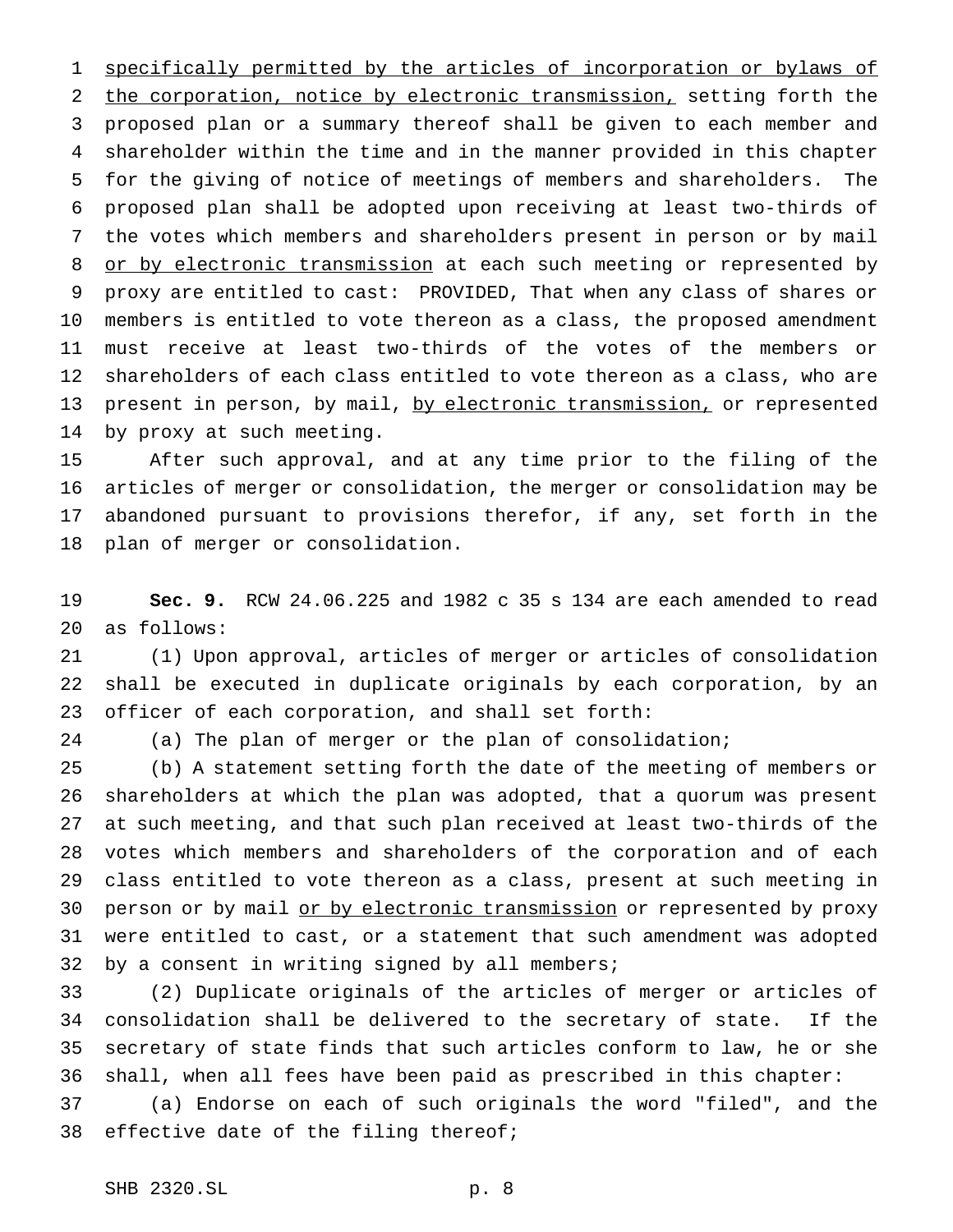(b) File one of such originals in his or her office;

 (c) Issue a certificate of merger or a certificate of consolidation to which he or she shall affix one of such originals.

 The certificate of merger or certificate of consolidation, together with the original of the articles of merger or articles of consolidation affixed thereto by the secretary of state shall be returned to the surviving or new corporation, as the case may be, or its representative, and shall be retained by the corporation.

 **Sec. 10.** RCW 24.06.240 and 1969 ex.s. c 120 s 48 are each amended to read as follows:

 A sale, lease, exchange, or other disposition of all or substantially all of the property and assets of a corporation may be made upon such terms and conditions and for such consideration, which may consist in whole or in part of money or property, real or personal, including shares of any corporation for profit, domestic or foreign, as may be authorized in the following manner:

 (1) The board of directors shall adopt a resolution recommending a sale, lease, exchange, or other disposition and directing that it be submitted to a vote at a meeting of members or shareholders which may be either an annual or a special meeting.

21 (2) Written or printed notice or, if specifically permitted by the 22 articles of incorporation or bylaws of the corporation, notice by 23 electronic transmission, stating that the purpose or one of the purposes of such meeting is to consider the sale, lease, exchange, or other disposition of all or substantially all of the property and assets of the corporation shall be given to each member and shareholder within the time and in the manner provided by this chapter for the giving of notice of meetings of members and shareholders.

 (3) At such meeting the members may authorize such sale, lease, exchange, or other disposition and may fix, or may authorize the board of directors to fix, any or all of the terms and conditions thereof and the consideration to be received by the corporation therefor.

 (4) Such authorization shall require at least two-thirds of the votes which members and shareholders present at such meetings in 35 person, by mail, by electronic transmission, or represented by proxy are entitled to cast: PROVIDED, That even after such authorization by a vote of members or shareholders, the board of directors may, in its discretion, without further action or approval by members, abandon such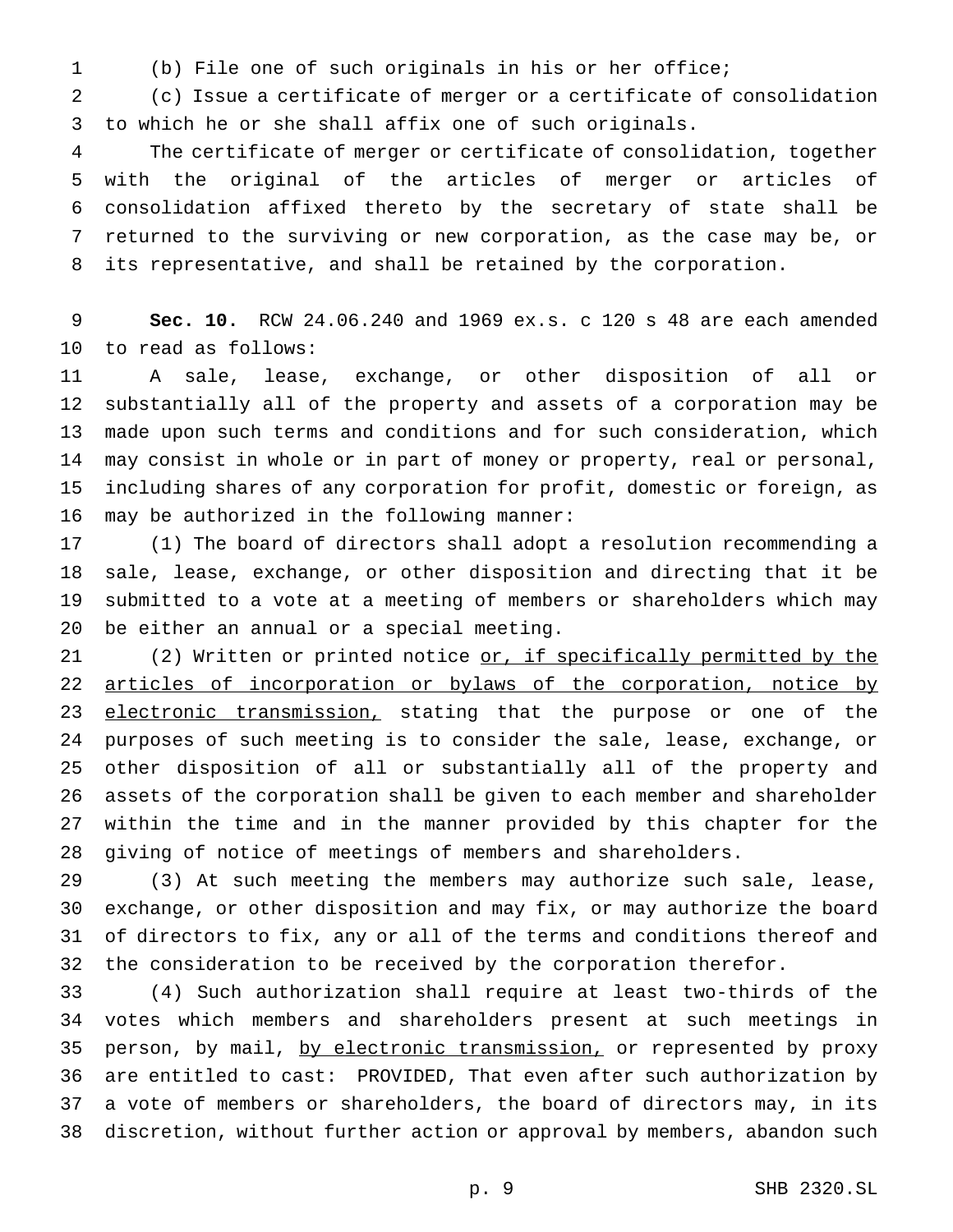sale, lease, exchange, or other disposition of assets, subject only to the rights of third parties under any contracts relating thereto.

 **Sec. 11.** RCW 24.06.250 and 1969 ex.s. c 120 s 50 are each amended to read as follows:

 Any member or shareholder electing to exercise such right of dissent shall file with the corporation, prior to or at the meeting of members and shareholders at which such proposed corporate action is submitted to a vote, a written objection to such proposed corporate action. If such proposed corporate action be approved by the required vote and such member or shareholder shall not have voted in favor thereof, such member or shareholder may, within ten days after the date on which the vote was taken, or if a corporation is to be merged without a vote of its members and shareholders into another corporation, any other members or shareholders may, within fifteen days 15 after the plan of such merger shall have been mailed or sent by 16 electronic transmission to such members and shareholders, make written demand on the corporation, or, in the case of a merger or consolidation, on the surviving or new corporation, domestic or foreign, for payment of the fair value of such member's membership or of such shareholder's shares, and, if such proposed corporate action is effected, such corporation shall pay to such member, upon surrender of 22 his or her membership certificate, if any, or to such shareholder, upon surrender of the certificate or certificates representing such shares, the fair value thereof as of the day prior to the date on which the vote was taken approving the proposed corporate action, excluding any appreciation or depreciation in anticipation of such corporate action. Any member or shareholder failing to make demand within the ten day period shall be bound by the terms of the proposed corporate action. Any member or shareholder making such demand shall thereafter be entitled only to payment as in this section provided and shall not be entitled to vote or to exercise any other rights of a member or shareholder.

 No such demand shall be withdrawn unless the corporation shall consent thereto. The right of such member or shareholder to be paid 35 the fair value of his or her shares shall cease and his or her status as a member or shareholder shall be restored, without prejudice to any corporate proceedings which may have been taken during the interim, if: (1) Such demand shall be withdrawn upon consent; or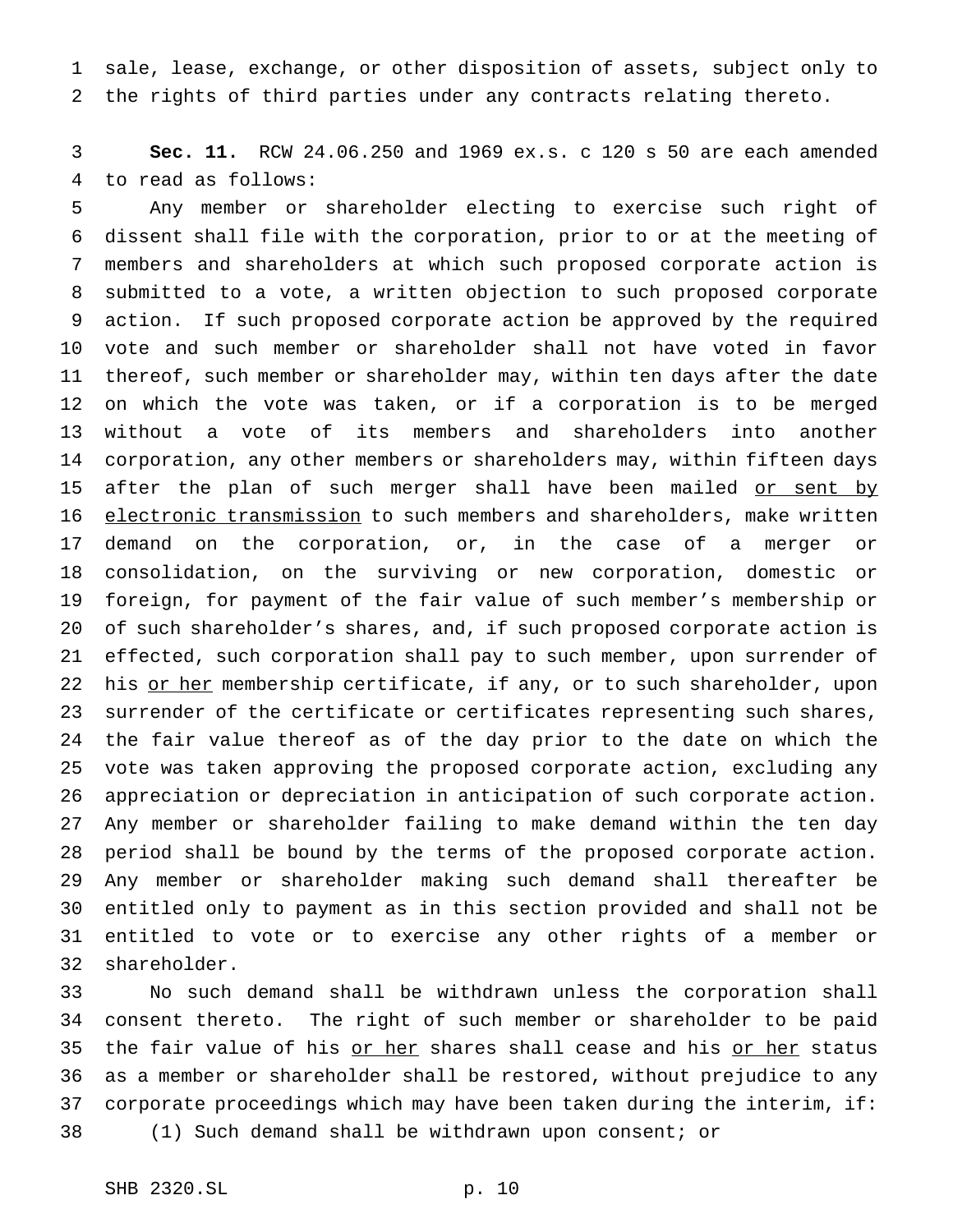(2) The proposed corporate action shall be abandoned or rescinded or the members or shareholders shall revoke the authority to effect such action; or

 (3) In the case of a merger, on the date of the filing of the articles of merger the surviving corporation is the owner of all the outstanding shares of the other corporations, domestic and foreign, that are parties to the merger; or

 (4) No demand or petition for the determination of fair value by a court shall have been made or filed within the time provided by this section; or

 (5) A court of competent jurisdiction shall determine that such member or shareholder is not entitled to the relief provided by this section.

 Within ten days after such corporate action is effected, the corporation, or, in the case of a merger or consolidation, the surviving or new corporation, domestic or foreign, shall give written notice thereof to each dissenting member or shareholder who has made demand as herein provided, and shall make a written offer to each such member or shareholder to pay for such shares or membership at a specified price deemed by such corporation to be the fair value thereof. Such notice and offer shall be accompanied by a balance sheet 22 of the corporation in which the member has his or her membership or the shares of which the dissenting shareholder holds, as of the latest available date and not more than twelve months prior to the making of such offer, and a profit and loss statement of such corporation for the twelve months' period ended on the date of such balance sheet.

 If within thirty days after the date on which such corporate action was effected the fair value of such shares or membership is agreed upon between any such dissenting member or shareholder and the corporation, payment therefor shall be made within ninety days after the date on which such corporate action was effected, upon surrender of the membership certificate, if any, or upon surrender of the certificate or certificates representing such shares. Upon payment of the agreed value the dissenting member or shareholder shall cease to have any interest in such membership or shares.

 If within such period of thirty days a dissenting member or shareholder and the corporation do not so agree, then the corporation, within thirty days after receipt of written demand from any dissenting member or shareholder given within sixty days after the date on which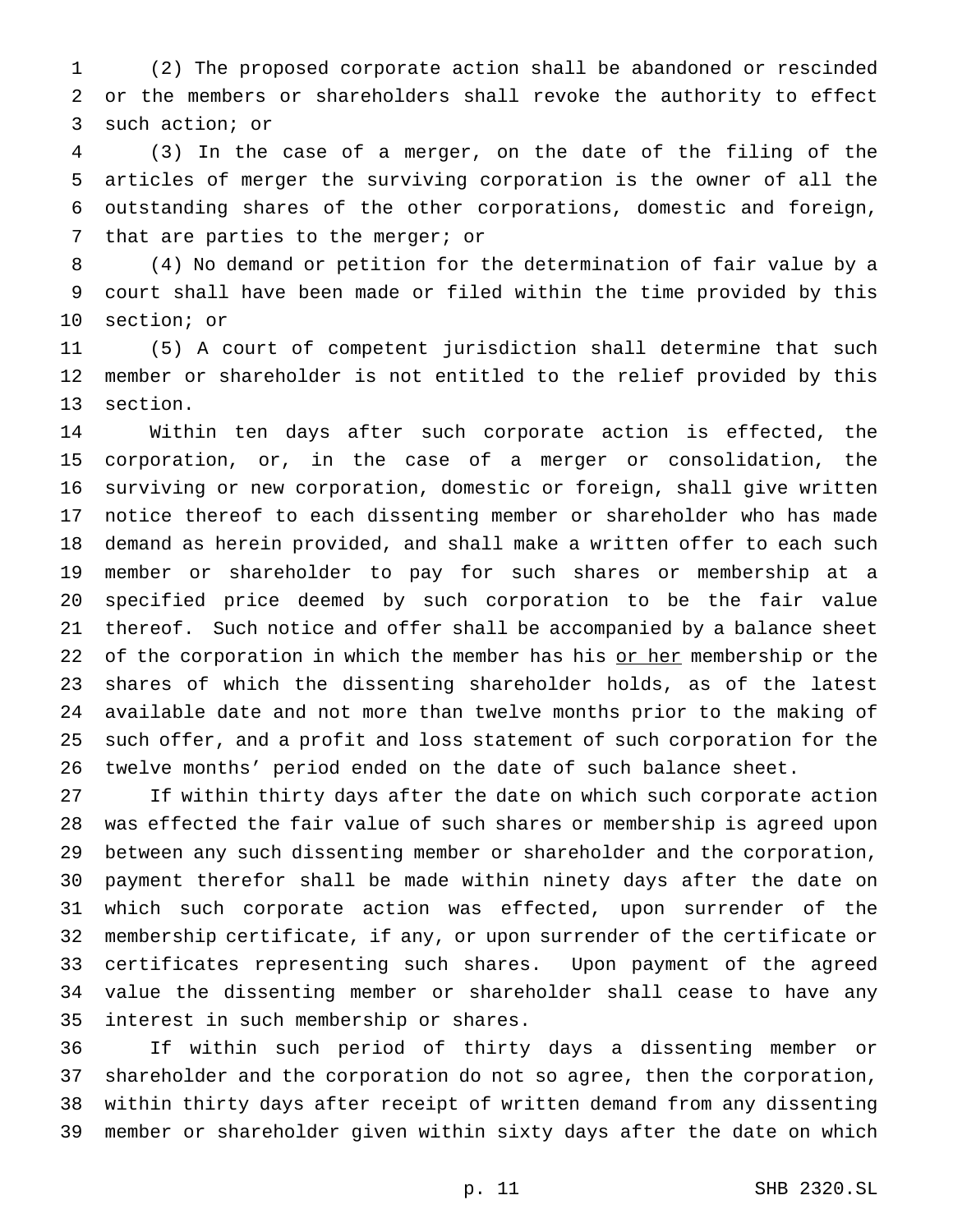such corporate action was effected, shall, or at its election at any time within such period of sixty days may, file a petition in any court of competent jurisdiction in the county in this state where the registered office of the corporation is located praying that the fair value of such membership or shares be found and determined. If, in the case of a merger or consolidation, the surviving or new corporation is a foreign corporation without a registered office in this state, such petition shall be filed in the county where the registered office of the domestic corporation was last located. If the corporation shall fail to institute the proceeding as herein provided, any dissenting member or shareholder may do so in the name of the corporation. All dissenting members and shareholders, wherever residing, shall be made parties to the proceeding as an action against their memberships or shares quasi in rem. A copy of the petition shall be served on each dissenting member and shareholder who is a resident of this state and shall be served by registered or certified mail on each dissenting member or shareholder who is a nonresident. Service on nonresidents shall also be made by publication as provided by law. The jurisdiction of the court shall be plenary and exclusive. All members and shareholders who are parties to the proceeding shall be entitled to judgment against the corporation for the amount of the fair value of their shares. The court may, if it so elects, appoint one or more persons as appraisers to receive evidence and recommend a decision on the question of fair value. The appraisers shall have such power and authority as shall be specified in the order of their appointment or an amendment thereof. The judgment shall be payable only upon and concurrently with the surrender to the corporation of the membership certificate, if any, or of the certificate or certificates representing such shares. Upon payment of the judgment, the dissenting shareholder or member shall cease to have any interest in such shares or membership.

 The judgment shall include an allowance for interest at such rate as the court may find to be fair and equitable in all the circumstances, from the date on which the vote was taken on the proposed corporate action to the date of payment.

 The costs and expenses of any such proceeding shall be determined by the court and shall be assessed against the corporation, but all or any part of such costs and expenses may be apportioned and assessed as the court may deem equitable against any or all of the dissenting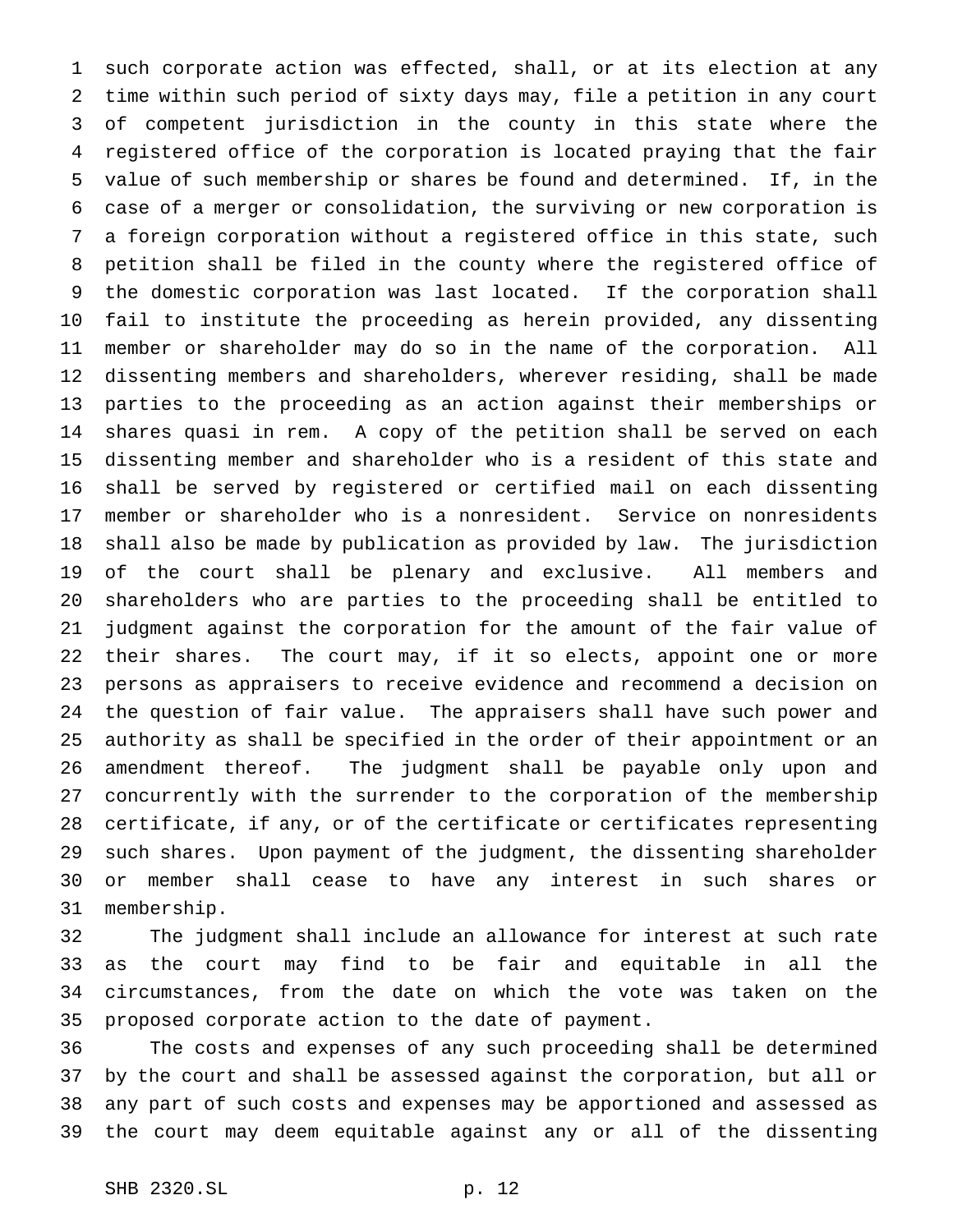members and shareholders who are parties to the proceeding to whom the corporation shall have made an offer to pay for membership or shares if the court shall find that the action of such members or shareholders in failing to accept such offer was arbitrary or vexatious or not in good faith. Such expenses shall include reasonable compensation for and reasonable expenses of the appraisers, but shall exclude the fees and expenses of counsel for and experts employed by any party; but if the fair value of the memberships or shares as determined materially exceeds the amount which the corporation offered to pay therefor, or if no offer was made, the court in its discretion may award to any member or shareholder who is a party to the proceeding such sum as the court may determine to be reasonable compensation to any expert or experts employed by the member or shareholder in the proceeding.

14 Within twenty days after demanding payment for his or her shares or membership, each member and shareholder demanding payment shall submit 16 the certificate or certificates representing his or her membership or shares to the corporation for notation thereon that such demand has 18 been made. His or her failure to do so shall, at the option of the 19 corporation, terminate his or her rights under this section unless a court of competent jurisdiction, for good and sufficient cause shown, shall otherwise direct. If membership or shares represented by a certificate on which notation has been so made shall be transferred, each new certificate issued therefor shall bear a similar notation, together with the name of the original dissenting holder of such membership or shares, and a transferee of such membership or shares shall acquire by such transfer no rights in the corporation other than those which the original dissenting member or shareholder had after making demand for payment of the fair value thereof.

 **Sec. 12.** RCW 24.06.260 and 1982 c 35 s 137 are each amended to read as follows:

 A corporation may dissolve and wind up its affairs in the following manner:

 (1) The board of directors shall adopt a resolution recommending that the corporation be dissolved, and directing that the question of such dissolution be submitted to a vote at a meeting of members and shareholders which may be either an annual or a special meeting.

37 (2) Written or printed notice or, if specifically permitted by the 38 articles of incorporation or bylaws of the corporation, notice by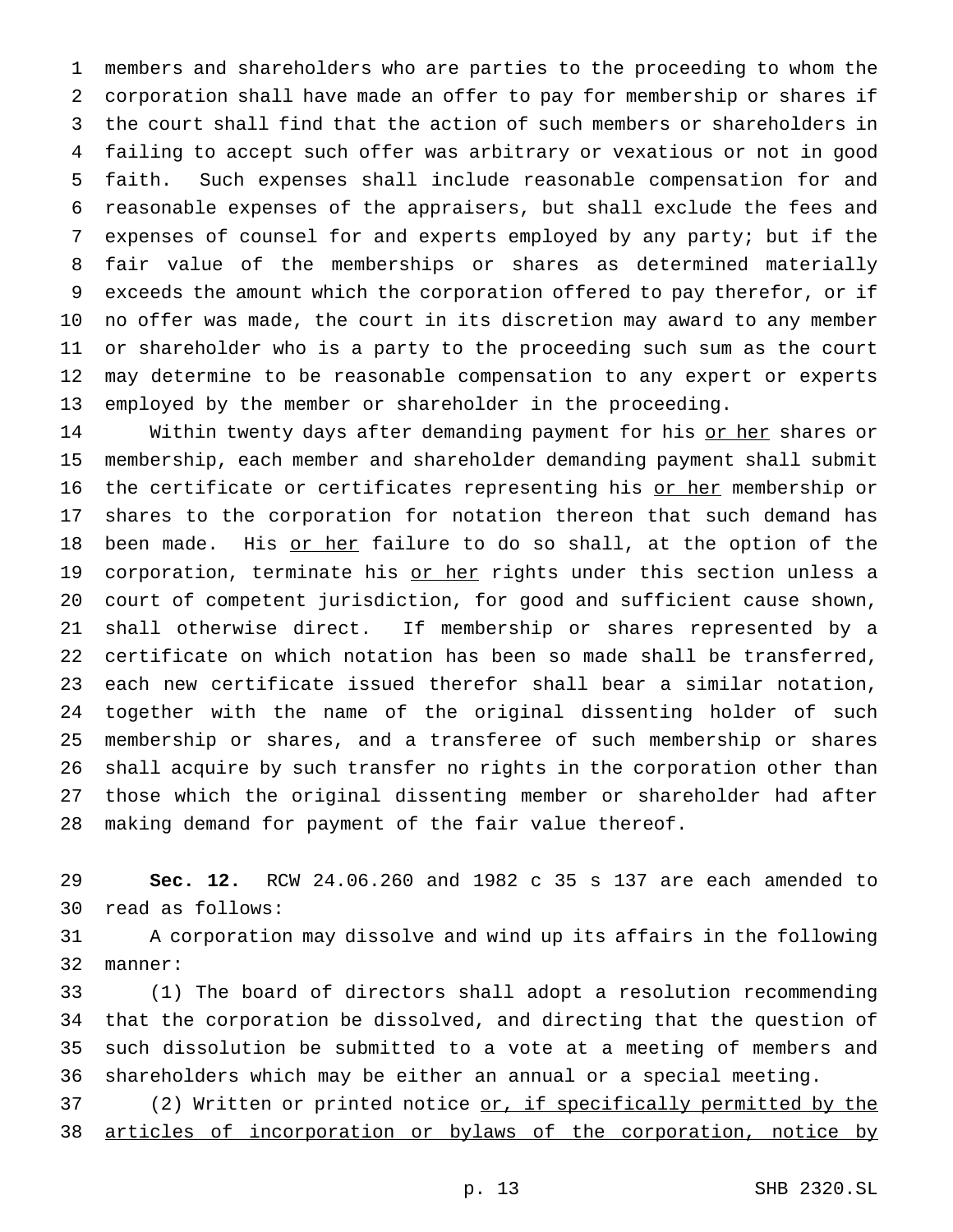1 electronic transmission, stating that the purpose or one of the purposes of such meeting is to consider the advisability of dissolving the corporation shall be given to each member and shareholder within the time and in the manner provided in this chapter for the giving of notice of meetings of members and shareholders.

 (3) A resolution to dissolve the corporation shall be adopted upon receiving at least two-thirds of the votes which members and 8 shareholders present in person or by mail or by electronic transmission at such meeting or represented by proxy are entitled to cast.

 Upon the adoption of such resolution by the members and shareholders, the corporation shall cease to conduct its affairs and, except insofar as may be necessary for the winding up thereof, shall immediately cause a notice of the proposed dissolution to be mailed to each known creditor of the corporation and to the department of revenue, and shall proceed to collect its assets and to apply and distribute them as provided in RCW 24.06.265.

 **Sec. 13.** RCW 24.06.270 and 1969 ex.s. c 120 s 54 are each amended to read as follows:

 A corporation may, at any time prior to the issuance of a certificate of dissolution by the secretary of state, revoke the action theretofore taken to dissolve the corporation, in the following manner: (1) The board of directors shall adopt a resolution recommending that the voluntary dissolution proceedings be revoked, and directing that the question of such revocation be submitted to a vote at a meeting of members or shareholders which may be either an annual or a special meeting.

27 (2) Written or printed notice or, if specifically permitted by the 28 articles of incorporation or bylaws of the corporation, notice by 29 electronic transmission, stating that the purpose or one of the purposes of the meeting is to consider the advisability of revoking the voluntary dissolution proceedings shall be given to each member and shareholder within the time and in the manner provided in this chapter for the giving of notice of meetings of members or shareholders.

 (3) A resolution to revoke voluntary dissolution proceedings shall be adopted upon receiving at least two-thirds of the votes which 36 members and shareholders present in person or by mail or by electronic 37 transmission at such meeting or represented by proxy are entitled to cast.